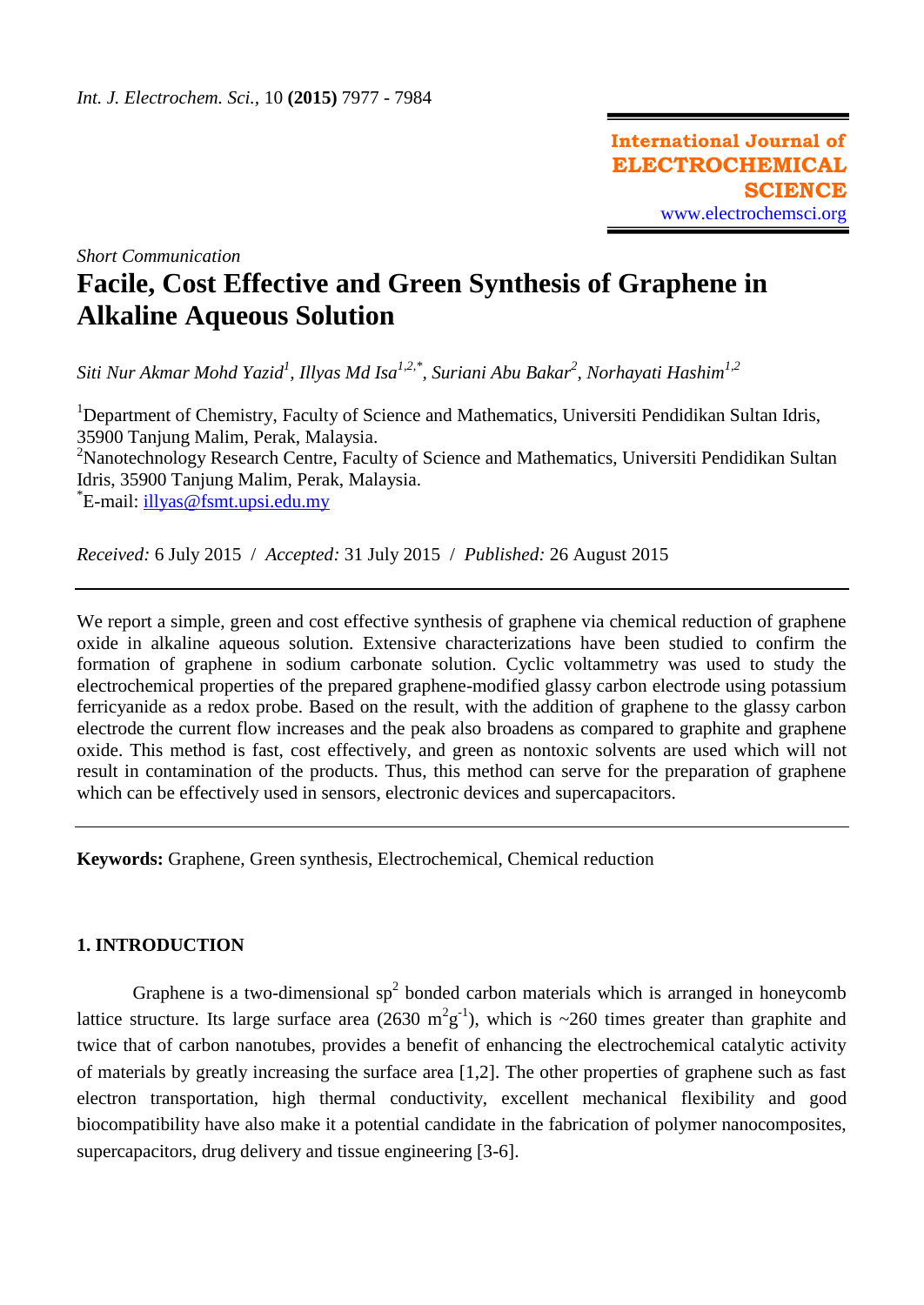There are several reported methods for the synthesis of graphene including mechanical cleavage [7], exfoliation of graphite [8], epitaxial growth [9], unzipping of carbon nanotubes [10], electric arc discharge [11], chemical vapour deposition [12], and subsequent reduction of GO [13]. Chemical reduction of graphene oxide (GO) has been considered as an effective route because of the similarities between reduced GO and pristine graphene, its simplicity, reliability, ability for large scale and low cost production [14]. A number of reducing agents such as anhydrous hydrazine [15], hydrazine monohydrate [16], substituted borohydride [17], and hydroquinone [18] have been experimented for the reduction of GO to form graphene. Unfortunately, these reducing agents involved are very hazardous, dangerously unstable, and difficult to remove in the final product. Previous studies also reported that nitrogen from these reducing agents tend to remain covalently bound to the surface of GO likely in the form of hydrazones, amines, aziridines or other similar structures during reduction process [19, 20].

Recently, reduction process of GO in alkaline solution has been reported to substitute these toxic reducing agents. Herein, we report a simpler route to synthesis graphene via chemical reduction of GO suspended in alkaline aqueous solution. We observed that graphene could be quickly prepared by simply heating the GO suspension under sodium carbonate  $(Na_2CO_3)$  solution condition at moderate temperature. Cyclic voltammetry was used to evaluate the properties of as-prepared graphene for electrochemical sensor electrodes. This method is fast, cost effectively, and green as nontoxic solvents are used which will not result in contamination of the products.

#### **2. EXPERIMENTAL**

## *2.1. Reagents and materials*

All chemicals were of reagent grade and were used without further purification. Graphite powder, sodium nitrate (NaNO3), N,N-dimethylformamide (DMF), potassium permanganate  $(KMnO<sub>4</sub>)$ , and hydrogen peroxide  $(H<sub>2</sub>O<sub>2</sub>)$  were purchased from Merck Sdn.Bhd (Malaysia). Sodium carbonate (Na<sub>2</sub>CO<sub>3</sub>) was purchased from Sigma Aldrich (Malaysia), and sulfuric acid (H<sub>2</sub>SO<sub>4</sub>) was purchased from Scharlau (Spain).

## *2.2. Apparatus*

Surface morphology was observed by transmission electron microscopy (TEM: JEOL-2000EX) and field emission scanning electron microscopy (FESEM: Hitachi SU 8020 UHR). Fourier transform infrared (FTIR) spectroscopy was carried out on FTIR (Thermo Nicolet Nexus) using the KBr disc method. Raman spectra were obtained on a Renishaw InVia Raman spectroscopy using a 514 nm argon ion laser. Powder X-ray diffraction (XRD) patterns were collected from a diffractometer of Bruker AXS (XRD: D8 Advance) with Cuκα radiation (λ = 1.54 Å). Electrochemical analysis was performed on a Gamry Potentiostat Series-G750 (USA) which a three electrode cell was used at room temperature, consisting of bare or modified glassy carbon electrode, GCE (diameter  $= 0.3$  cm) as the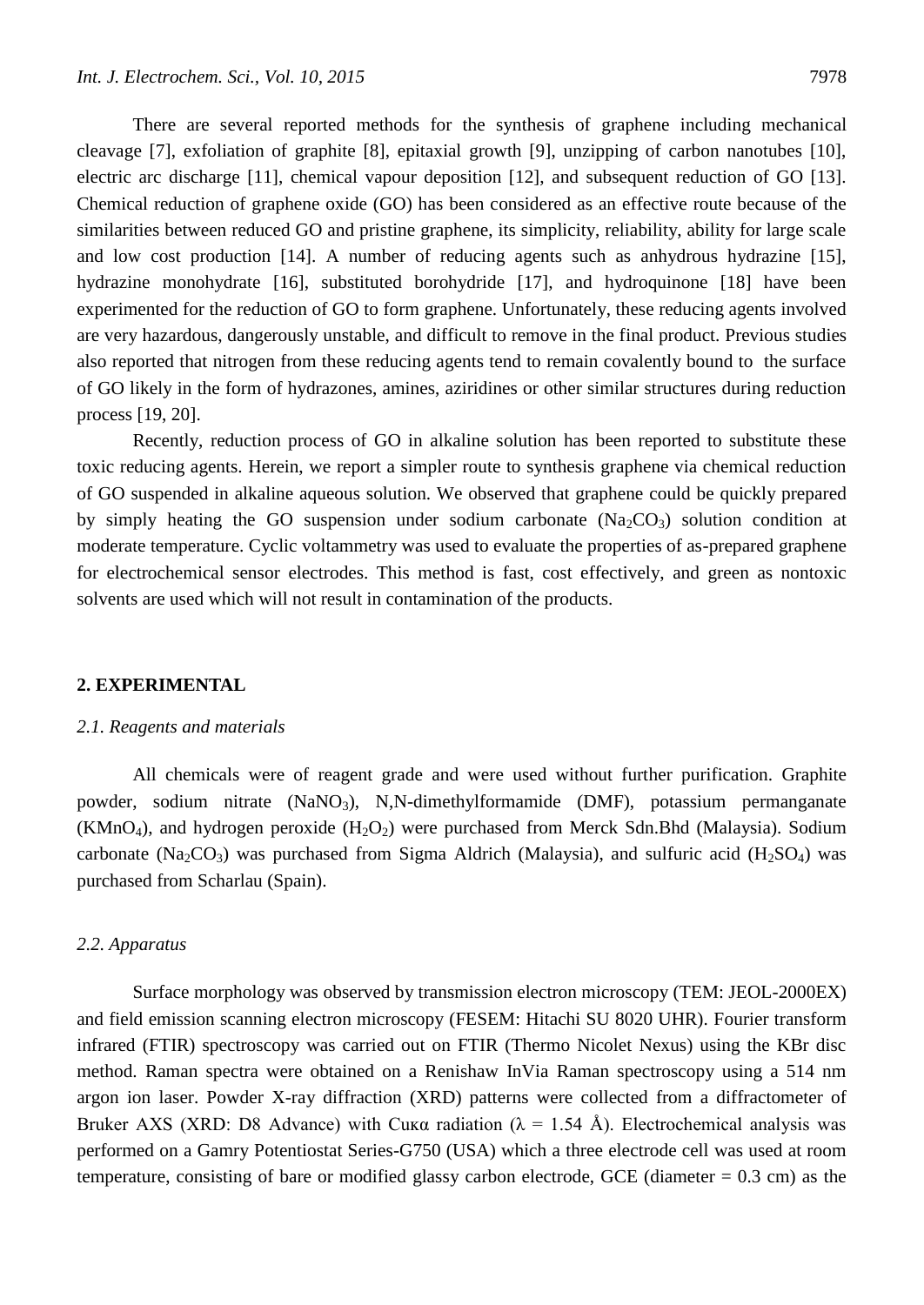working electrode, an Ag/AgCl as reference electrode, and a platinum wire as the counter electrode, respectively.

#### *2.3. Synthesis of alkaline reduced graphene*

GO flakes were prepared by a modified Hummer's method [21]. In a typical experiment, 100 mg of GO flakes were dispersed in 50 mL ultrapure water to form yellow-brown GO dispersion. This was then sonicated for 30 min, transformed to a flake and stirred with  $Na_2CO_3$  solution (1 mol/L) for 3 h at the desired temperature (100  $^{\circ}$ C). The resulting black mixture was centrifuged to collect the products and washed with distilled water. Finally, the products were dried at 60  $^{\circ}$ C in the oven for 24 h.

## *2.4. Preparation of graphene modified electrode*

For the preparation of graphene-modified glassy carbon electrode (GCE), the bare GCE was polished with alumina powder, rinsed ultrasonically with deionized water and dried at room temperature before use. Approximately 1 mg of graphene was dispersed in 1 mL of dimethylformamide/water (DMF/H<sub>2</sub>O) (9:1) and ultrasonicated for 30 min. About 7  $\mu$ L of the suspension was casted on the surface of GCE and dried in air.

## **3. RESULTS AND DISCUSSION**

#### *3.1. Characterizations*

The synthesis of GO was achieved by placing flakes graphite in concentrated acid in the presence of oxidizing agent using a modified Hummer's method. This method demonstrated a less hazardous and more efficient method for graphite oxidation [22]. GO is cannot be used without further processing as a conductive nanomaterial due to its electrically insulating properties. In addition, the presence of oxygen-containing groups makes GO thermally unstable, as it undergoes pyrolysis at high temperature [23]. However, the electrical conductivity of GO can be restored close to the level of graphite by chemical reduction of GO under alkaline condition [24-26]. Although the mechanism is remaining unclear, the mechanism may be supported by the pH dependency of deoxygenation reaction in which the higher pH of the GO suspension, the faster the reaction.

The changes in the color of solution are a good indicator of GO reduction in alkaline aqueous solution. The yellow-brown GO solution before reaction (Fig. 1a) turned to a black dispersion after it had been heated for 3 h at the desired temperature (100  $^{\circ}$ C), which indicates the successful conversion of GO to graphene (Fig. 1b). The FESEM image (Fig. 1c) and TEM image (Fig. 1d) reveal that the graphene consists of randomly aggregated, thin and crumpled sheets closely associated with each other and forming a disordered solid. The absence of charging during the imaging process indicates that the graphene sheet is electrically conductive.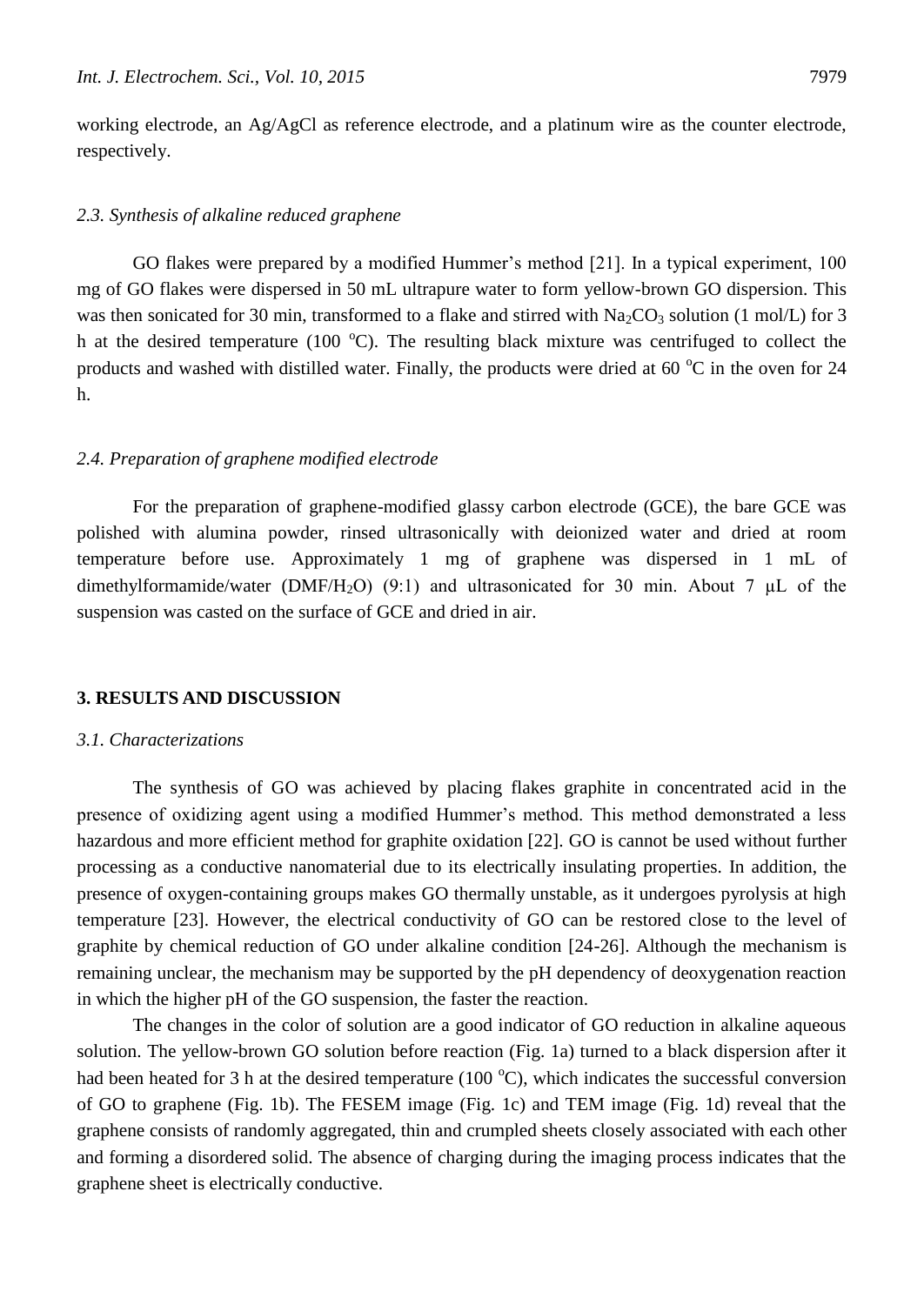

**Figure 1.** Photographs of (a) GO and (b) graphene, (c) FESEM image of graphene, and (d) TEM image of graphene.

FTIR analysis is a good tool to identify functional groups present on the graphite, GO and asprepared graphene (Fig. 2a). The graphite spectrum shows O–H broad peak at 3453 cm<sup>-1</sup> resulting from intercalated water and C=C at  $1637 \text{ cm}^{-1}$  which assigned to the skeletal; vibrations of graphitic domains [27]. The spectrum of GO illustrates several characteristic peaks corresponding to O–H vibration at 3434 cm<sup>-1</sup>, absorption bands at 1735 cm<sup>-1</sup> (C=O stretching in carboxylic and/or carbonyl moiety), 1628 cm<sup>-1</sup> (O–H bending and aromatic C=C, skeletal ring vibrations from the graphitic domain), at 1384 cm<sup>-1</sup> (O–H deformation in carboxylic moiety), and 1065 cm<sup>-1</sup> (C–OH stretching in alcoholic moiety). After reduction process in alkaline aqueous solution, the bands associated with the oxygen-containing group were dramatically reduced and finally the peak at 1735 cm<sup>-1</sup> for carboxyl C=O entirely vanishes.



**Figure 2.** (a) FTIR spectra of graphite, GO and graphene, (b) Raman spectra of graphite, GO, and graphene, (c) XRD patterns of GO and graphene.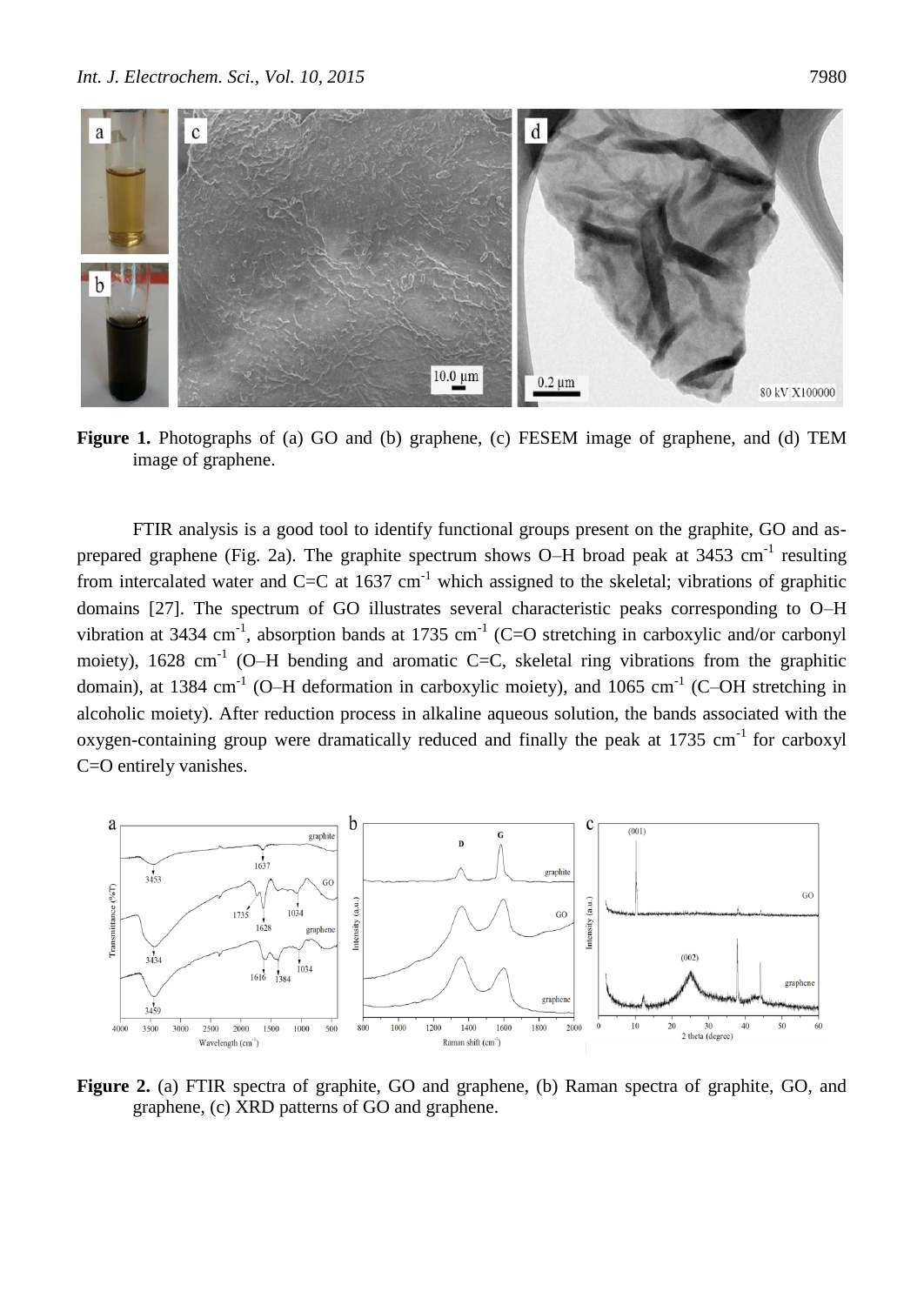The formation of graphene was further confirmed by Raman spectroscopy (Fig. 2b). The spectrum of graphite shows typical D peak at 1351 cm<sup>-1</sup> and G peak at 1582 cm<sup>-1</sup> respectively. For Raman spectra of GO, the G peak is broadened and blue shifts to  $1619 \text{ cm}^{-1}$ , which attributed to the presence of isolated double bonds that resonate at higher frequencies than G peak of graphite. In addition, the D peak at 1365 cm<sup>-1</sup> becomes prominent, indicating the destruction of sp<sup>2</sup> character and the formation of defects in the GO sheets due to extensive oxidation [28]. After GO reduction in alkaline aqueous solution process, the G peak of graphene moves to 1586 cm<sup>-1</sup> and 1594 cm<sup>-1</sup> respectively, which closer to graphite indicating that GO is reduced.

Fig. 2c shows XRD patterns of GO and the as-prepared graphene. A sharp diffraction peak at  $2\theta = 10.2^{\circ}$  with an interlayer distance of 0.867 nm corresponds to GO, and it clearly indicates the damage of the regular crystalline of pattern graphite during the oxidation [29]. After GO reduction in alkaline aqueous solution, a broad peak at  $2\theta = 24.8^{\circ}$ , with an interlayer distance of 0.359 becomes visible. The large  $d_{(002)} = 0.867$  nm of GO drastically decreases to  $d_{(002)} = 0.359$  nm for the as-prepared graphene which implies that most of the oxygen-containing groups are removed.

## *3.2. Electrochemical studies*

The study of cyclic voltammetry (CV) for the as-prepared graphene was carried out to understand the electrochemical behavior of the graphene. In this work, the electrochemical properties of the as-prepared graphene were studied by recording the CV of graphene-modified GCE using 4 mM  $K_3Fe(CN)_6$  as a redox marker in 0.1 M KCl supporting electrolyte. This redox was chosen due to its sensitivity to the surface chemistry and microstructure as well as the density of electronic states near the Fermi potential [30]. Fig. 3a presents the voltammetric responses for graphite, GO and graphene at  $100 \text{ mVs}^{-1}$ . It shows that with the addition of graphene to the GCE the current flow increases from 23.53  $\mu$ A of the bare GCE to 82.31  $\mu$ A, and the peak also broadens as compared to graphite and GO. The shapes of CV curves show the reversible charge-discharge behavior. Both anodic and cathodic peak currents in the CVs are also linear with the square root of the scan rate, which suggest that the redox processes on graphene-based electrodes are predominantly diffusion controlled [31].

The reduction process of GO is concerned with removing other atomic-scale lattice defects and recovering the conjugated network of the graphitic lattice in order to improve the electrical conductivity and other properties of graphene. The electronic structure and the surface physicochemistry of as-prepared graphene are beneficial for electron transfer. In this study, the removal of the oxygen-containing groups of GO due to alkaline reduction gives a dominant contribution to the increase in conductivity of graphene, in coherent with previous studies [32,33].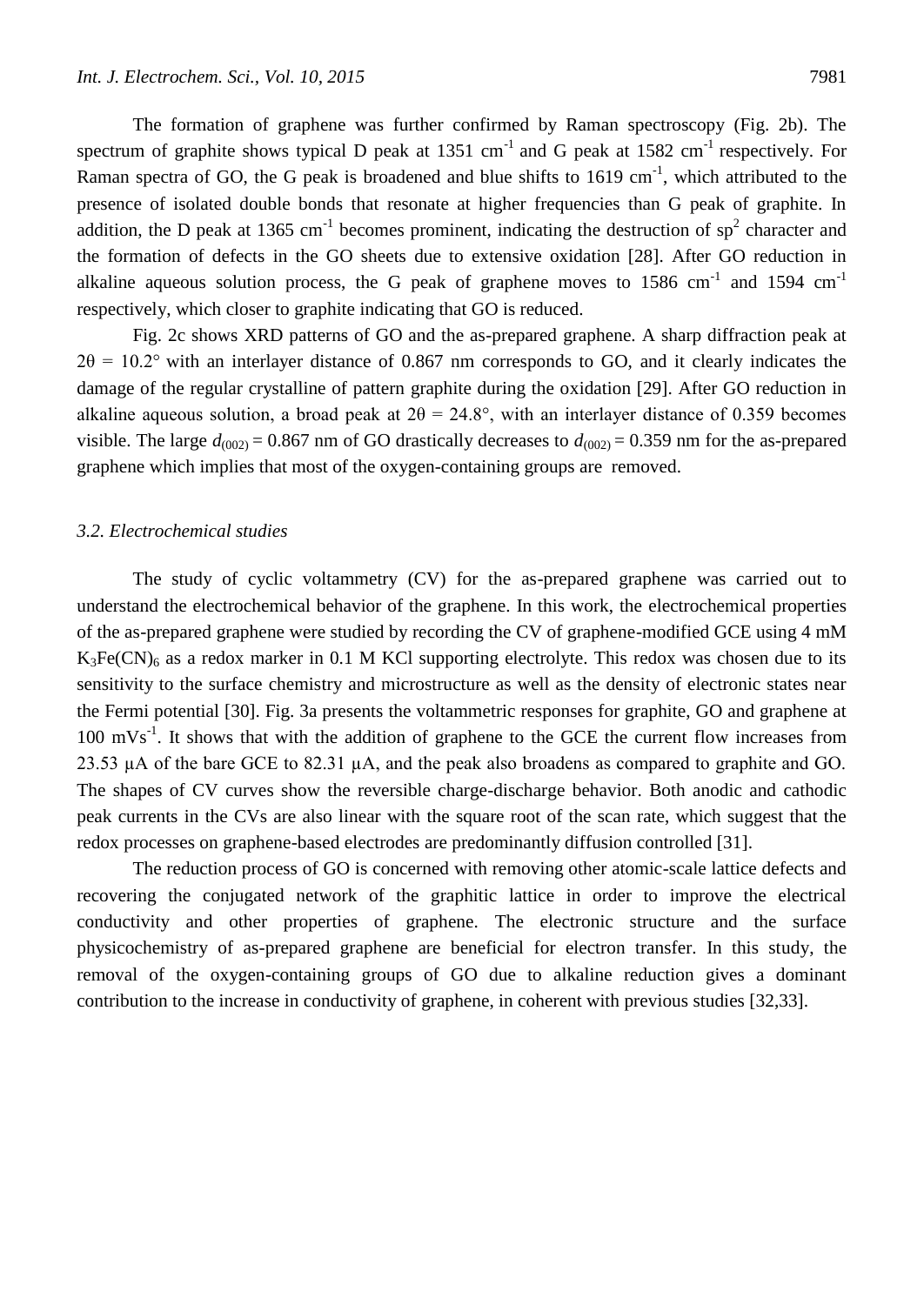

Figure 3. (a) CV curves of bare GCE, graphite-modified GCE, GO-modified GCE and graphenemodified GCE in 4mM  $K_3Fe(CN)_6$  at scan rate of 100 mVs<sup>-1</sup> and (b) CV curves of graphenemodified GCE at different scan rates from 25 to 500 mVs<sup>-1</sup> (inset shows the calibration curve of current vs. scan rate).

The variation of peak current and peak potential with the scan rate was studied. Fig. 3b presents the CV of graphene-modified GCE in  $4mM K<sub>3</sub>Fe(CN)<sub>6</sub>$  in 0.1 M KCl supporting electrolyte at different scan rates from 25 to 500 mVs<sup>-1</sup>, in order to investigate the mechanism on the graphenemodified GCE, whether diffusion or adsorption controlled electrode process. There is a good linear relationship between the anodic peak currents  $(i_{pa})$  and cathodic peak currents  $(i_{pc})$  with the square root of scan rates (inset Fig. 3b). The regression equations representing  $i_{pa} = 5.616v^{1/2} - 18.37$ , with  $R^2 =$ 0.985 and  $i_{\text{pc}} = -0.595v^{1/2}$  - 18.36, with  $R^2 = 0.993$ , indicating that graphene-modified GCE was controlled by adsorption controlled electrode process [34]. Therefore, the scan rate of 100 mVs<sup>-1</sup> was used for all subsequent measurement.

## **4. CONCLUSIONS**

A simple, green and cost effective synthesis of graphene via chemical reduction of GO in alkaline aqueous solution is achieved. The FTIR and Raman spectra confirm the removal of oxygencontaining groups from the GO. The XRD, FESEM and TEM also demonstrate the formation of graphene. The CV results indicated that the current flow of graphene-modified GCE is higher than bare GCE due to its good conductivity. Therefore, this method can serve for the large scale synthesis of graphene with low cost production which can be effectively used in the field of nanoscience and technology.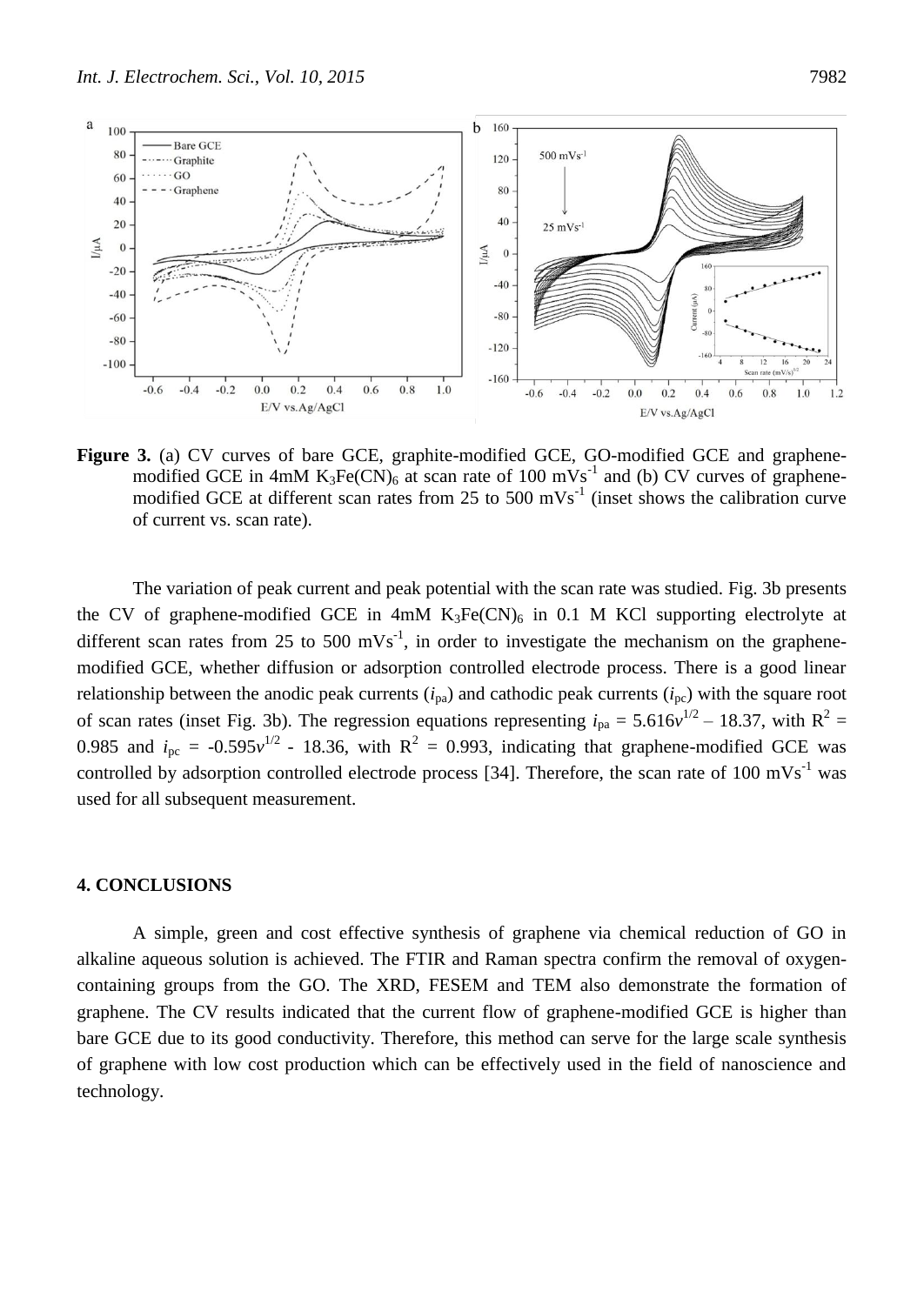#### ACKNOWLEDGMENTS

The authors are gratefully acknowledge the financial supports by Ministry of Higher Education Malaysia through Exploratory Research Grant Scheme (ERGS) grant number: 2013-0082-102-22, FRGS-2013-0056-101-02 and MyBrain15 (MyPhD) scholarship.

# **References**

- 1. M. Pumera, *Electrochem. Commun*, 36 (2013) 14.
- 2. X. M. Chen, G. H. Wu, Y. Q. Jiang, Y. R. C. Wang, *Analyst*, 136 (2011) 4631.
- 3. S. N. A. M. Yazid, I.M. Isa, S. A. Bakar, N. Hasyim, S. A. Ghani, *Anal. Lett*., 47 (2014) 1821.
- 4. S. Sakhinathan, S. M. Chen, *Int. J. Electrochem. Sci*, 10 (2015) 6527.
- 5. L. Liu, X. Yue, J. Zhao, Q. Cheng, J. Tang, *Physica. E*, 69 (2015) 316.
- 6. S. Goenka, V. Sant, P. Sant, *J. Control. Release*, 173 (2014) 75.
- 7. B. Jayasena, S. Subbiah, *Nanoscale. Res. Lett.,* 6 (2011) 95.
- 8. A. V. Alaferdov, A. Gholamipour-Shirazi, M. A. Canesqui, A. Y. Danilove, S. A. Moshkalev, *Carbon*, 69 (2014) 525.
- 9. X. Z. Yu, C. G. Hwang, C. M. Jozwiak, A. Kohl, A. K. Schmid, A. Lanzara, *J. Electron. Spect. Rel. Pen.*, 184 (2011) 100.
- 10. S. Mohammad, Z. Kolahdouz, S. Darbari, S. Moharjerzadeh, N. Masoumi, *Carbon*, 52 (2013) 451.
- 11. Y. Wu, B. Wang, F. Ma, Y. Huang, N. Li, F. Zhang, Y. Chen Y, *Nano. Res*., 3 (2010) 661.
- 12. J. F. Bao, N. Kishi, T. Soga, *Mater. Lett*., 117 (2014) 199.
- 13. C. Botas, P. Alvarez, C. Blance, R. Santamaria, M. Granda, M. D. Gutiérrez, F. Rodriguez-Reinoso, R. Menéndez, Carbon, 52 (2013) 476.
- 14. A. Krishnan, E. Dujardin, M. Reacy, J. Hugdhal, S. Lynum, T. Ebbesen, *Nature*, 388 (1997) 451.
- 15. S. Park, J. An, J. R. Potts, A. Velamakanni, S. Murali, R. S. Ruoff, *Carbon*, 49 (2011) 3019.
- 16. S. Park, J. An, I. Jung, R. D. Piner, S. J. An, X. Li, S. Velamakanni, R. S. Ruoff, *Nano. Lett*., 9 (2009) 1593.
- 17. C. K. Chua, M. Pumera, *J. Mater. Chem*., 1 (2013) 1892.
- 18. S. Shesmani, M. A. Fashapoyeh, *Acta. Chim. Slov*., 60 (2013) 813.
- 19. S. Stankovich, D. A. Dikin, G. H. Dommett, K. M. Kohlhaas, E. J. Zimney, E. A. Stach, R. D. Piner, S. T. Nguyen, R. S. Ruoff, *Nature*, 442 (2006) 282.
- 20. H. J. Shin, K. K. Sim, A. Benayad, S. M. Yoon, H. K. Park, I. S. Jung, M. H. Jin, H. K. Jeong, J. M. Kim, J. Y. Choi, Y. H. Lee, *Adv. Funct. Mater.,* 19 (2009) 1987.
- 21. W. S. Hummers, R. E. Offeman, *J. Am. Chem. Soc*., 80 (1958) 339.
- 22. L. Shahriary, A. A. Athawale, *Int. J. Renew. Energy. Environ. Eng*., 2 (2014) 58.
- 23. H. P. Boehm, A. Clauss, G. O. Fischer, U. Hofmann, *Z. Anorgy. Allg. Chem.*, 316 (1962) 119.
- 24. X. Fan, W. Peng, Y. Li, S. Li, S. Wang, G. Zhang, F. Zhang, *Adv. Mater*, 20 (2008) 4490.
- 25. S. D. Perera, R. G. Mariano, N. Nijem, Y. Chabal, J. P. Ferraris, K. J. Balkus Jr, *J. Power. Sources,* 215 (2012) 1.
- 26. W. J. Basirun, M. Sookhakian, S. Baradaran, M. R. Mahmoudian, M. Ebadi, *Nanoscale. Res. Lett*., 8 (2013) 397.
- 27. B. Ntsendwana, B. B. Mamba, S. Sampath, O. A. Arotiba, *Int. J. Electrochem. Sci*., 7 (2012) 3501.
- 28. K. N. Kudin, B. Ozbas, C. H. Schniepp, R. K. Prud'homme, I. A. Aksay IA, R. Car, *Nano. Lett.*, 8 (2008) 36.
- 29. G. Wang, J. Yang, J. Park, X. Gou, B. Wang, H. Liu, J. Yao, *J. Phys. Chem. C*. 112 (2008) 8192.
- 30. W. J. Lin, C. S. Liao, J. H. Jhang, Y. C. Tsai YC, *Electrochem. Commun*., 11 (2009) 2153.
- 31. Z. Hao, C. Gaoping, W. Weikun, Y. Keguo, X. Bin, Z. Wenfeng, C. Jie, Y. Yusheng, *Electrochim. Acta*, 54 (2009) 1153.